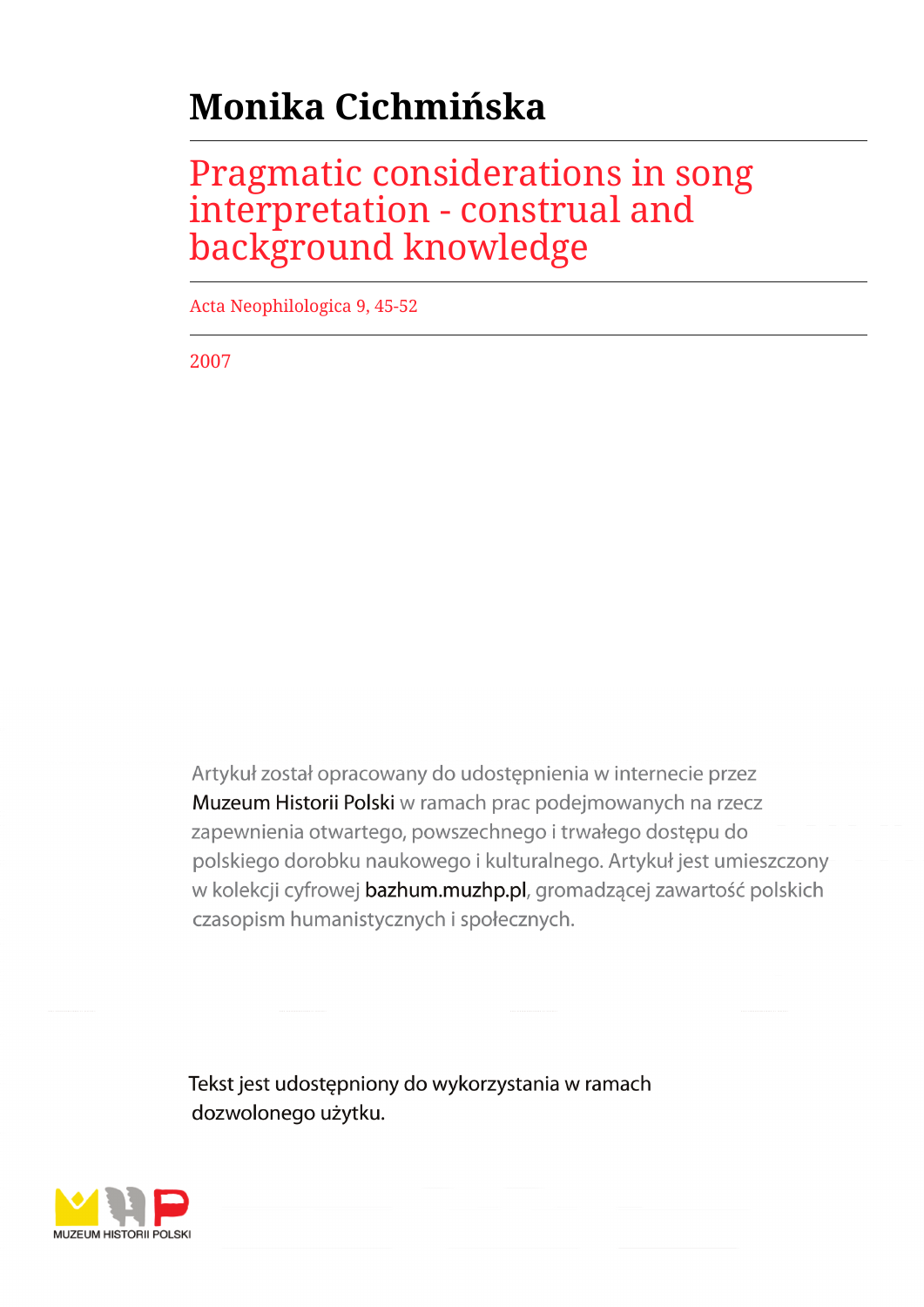ISSN 1509-1619

Monika Cichmińska Instytut Neofilologii UWM w Olsztynie

### PRAGMATIC CONSIDERATIONS IN SONG INTERPRETATION - CONSTRUAL AND BACKGROUND KNOWLEDGE

Key words: cognitive poetics, construal, idealized cognitive model (ICM), perspective, frame

The aim of the present article is to demonstrate how certain notions of cognitive linguistics, especially construal, perspective and background knowledge, can be applied to rock songs interpretation. We are going to show how listeners of rock music interpret song lyrics using their background knowledge, arriving at various meanings within the same age group, as well as meanings different from those intended by the author.

#### **1. Dimensions of construal. Background knowledge**

It is widely accepted in cognitive linguistics that construal as developed by Langacker (1987, 1991) is a feature of meaning of all linguistic expressions. As every language provides various ways of describing participants of situations, their features and relations between them, a speaker always has a choice from among those various linguistic expressions:

.. .a speaker who accurately observes the spatial distribution of certain stars can describe them in many distinct fashions: as a *constellation,* as a *cluster of stars,* as *specks of light in the sky,* etc. Such expressions are semantically distinct; they reflect the speaker's alternate construals of the scene, each compatible with its objectively given properties (Langacker 1991: 61).

Langacker (1987) further defines the construal relationship as the relationship between an individual (a speaker or hearer) and a conceived situation, situation "that he conceptualizes and portrays, involving focal adjustments and imagery" (Langacker 1987: 488). Dimensions of imagery or construal, reflecting cognitive capacities shared by all human beings, include the profile/base distinction, level of specificity, relative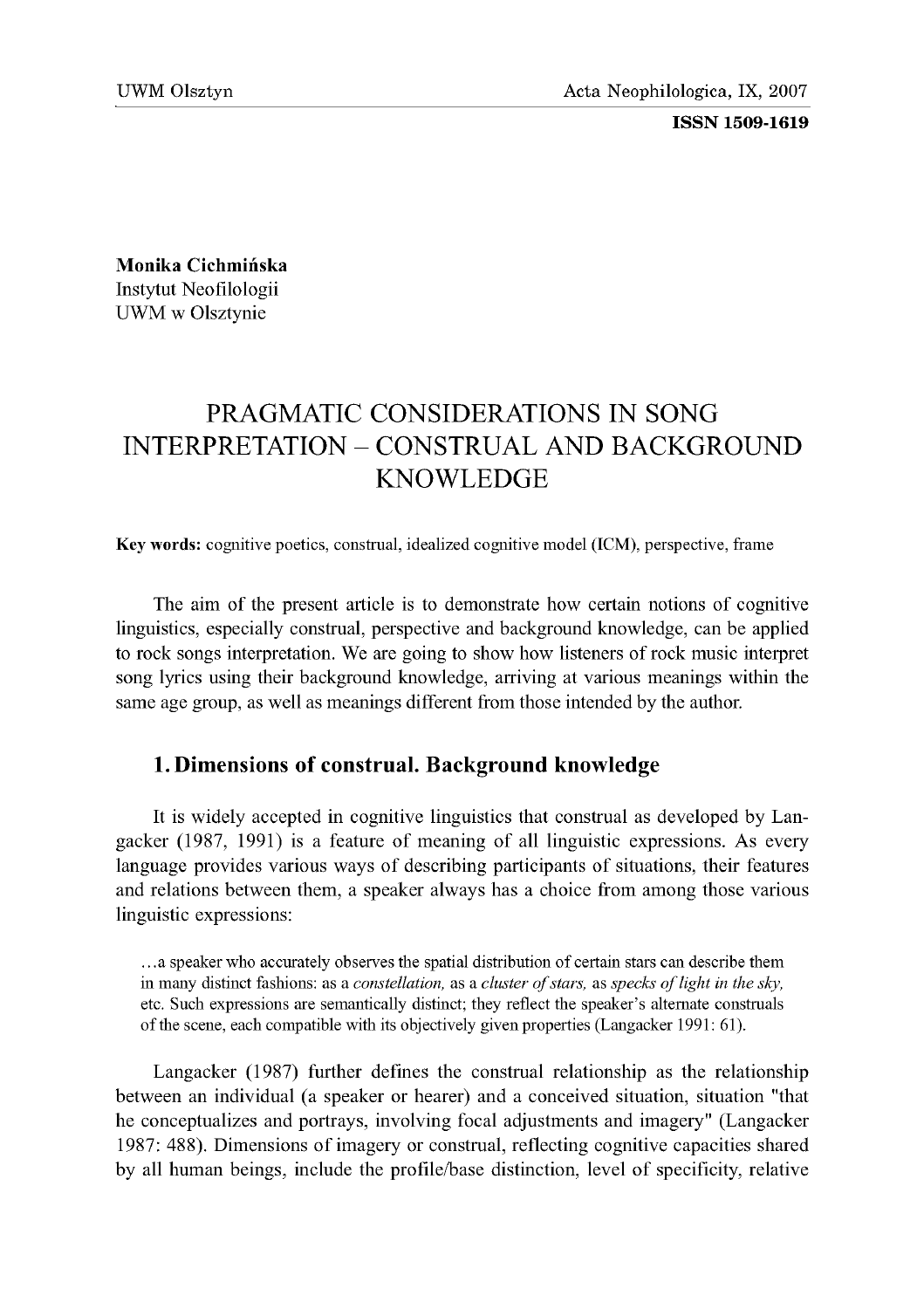prominence of substructures, figure/ground organization, perspective, background assumptions and expectations, and subjective directionality (Langacker 1991). All of these dimensions impose such aspects of structure on observed situations which are not present in the situations themselves.

The dimension of construal important for the present discussion is background assumptions and expectations - reference to the speaker's background knowledge what the speaker stores in their long-term memory in the form of frames (Fillmore 1982, 1985) and ICMs (Lakoff 1987) with respect to which the conceived situation is characterized.

Idealised Cognitive Model (Lakoff 1987) seems especially suitable for the purposes o f the present paper as a view of cognitive model shared by the members of a society or social group, where a cognitive model is seen as a sum of the experienced and stored contexts for a certain field.

The second aspect of construal of importance for the present study is perspective, which depends on the relative position and point of view of the speakers.

#### **2. Lyrics interpretation - survey description**

A survey was carried out by the author to show how a group of readers/listeners might interpret lyrics of a song without prior knowledge of the author's intended meaning. A group of 34 students of the second year of English philology were given the lyrics of a song "My Sweet Prince" by a British rock group Placebo from the album "Without You I'm Nothing" released in 1998<sup>1</sup>. The choice of the song was not coincidental, as will be explained later in the article. Prior to reading the lyrics and listening to the song, the informants were asked to decide what was more important to them while listening to music: lyrics, music or both to the same extent. They were also asked to write what their favourite kind of music was, and what the main themes in the lyrics of contemporary rock music are. The vast majority listens to rock music (about 90%) and they also mention pop, heavy metal and jazz, only few mention other kinds (like classical music). The list of the themes included, first of all, love and relationships, but also emotions, especially anger, purpose of life, loneliness, life experiences, especially misfortunes, and problems of contemporary world, like war and anti-globalization. They were also asked to declare whether they knew the song very well, they had heard it before, or whether it was the first time they had heard it. The interpretations of the people who had known the song well were rejected.

The participants of the survey were asked to write a short interpretation of the meaning of the song, as well as to try to answer the questions who the narrator was and what he was singing about. Most of the respondents wrote (25) that it is a song about drugs and the "sweet prince" refers to drugs the author/singer is or was addicted to. The song in general is about a man and his addiction, and the damage that he and others have suffered as a result, or a failure to stop taking drugs. He takes drugs because he wants

 $<sup>1</sup>$  The full text of the song is to be found in Bibliography.</sup>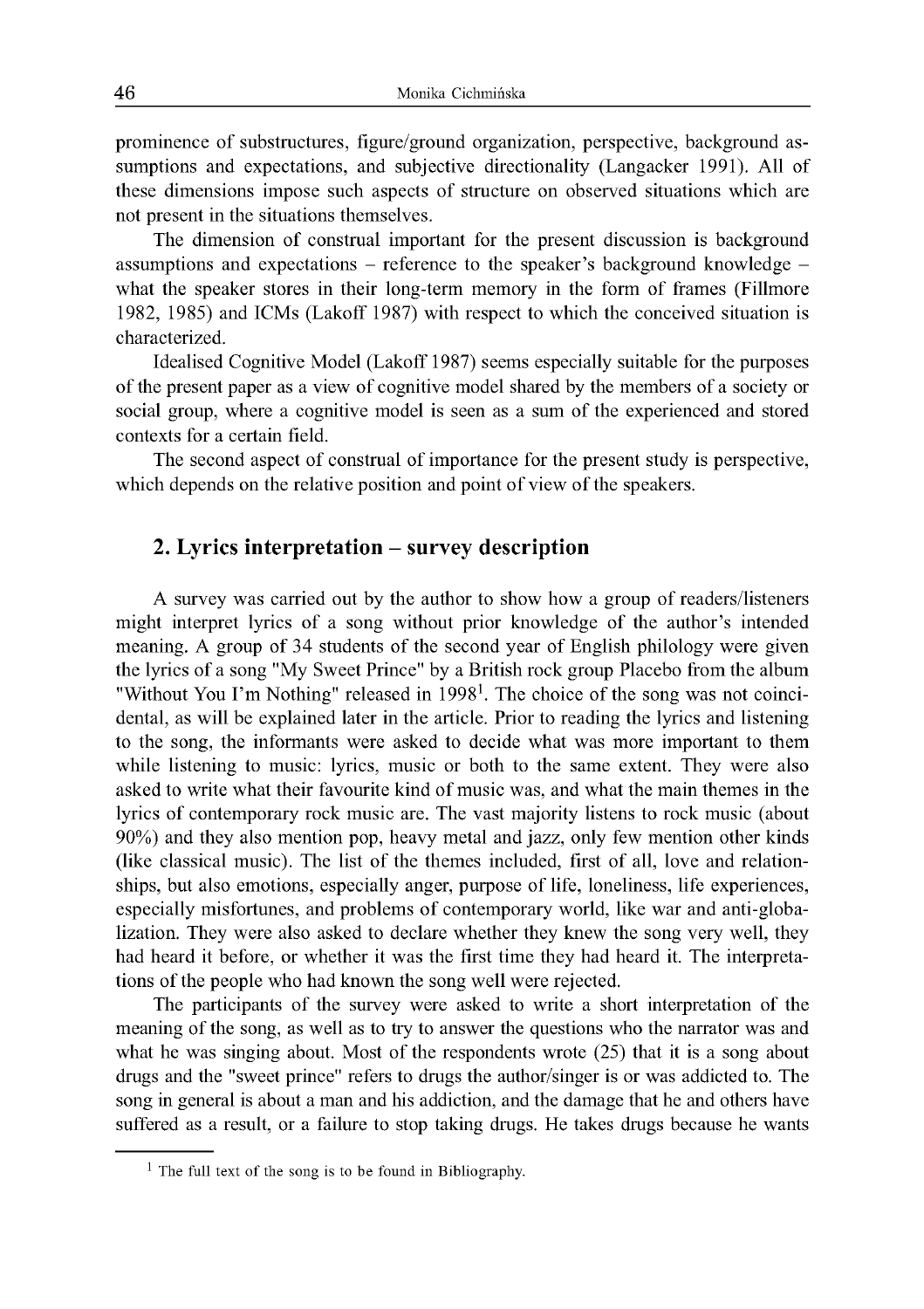them to "close up the hole in my vein". A few people (5) think he is either considering suicide or he is dead already. Two people think the writer is singing about something terrible he did in the past and now regrets it. A relatively small number of people (7) wrote that it is a song about a relationship between two people; one person wrote that it is a song about a person he is in love with: "the prince has ended the relationship but the main character still believes in a special kind of bond between them".

As it turned out, most of these interpretations were wrong: as the author of the lyrics – the band's guitarist, singer, composer and writer, Brian Molko – said himself in a few live interviews, the whole album and this song in particular were devoted to his girlfriend who had committed suicide. On that particular night, she took an overdose of drugs and wrote on the mirror "my sweet prince" as a kind of goodbye letter to Brian. So, the song should be interpreted as a confession of the girl who is about to kill herself and who is talking to her boyfriend in her imagination.

Although the students were right about the song being about drugs, due to the fact the lyrics include some phrases which clearly indicate the use of drugs, most of them failed to notice that it is a song about a relationship, and nobody mentioned that the person singing might be someone of the opposite sex from the singer.

As the survey showed, only few people interpreted the lyrics according to the author's intentions. However, the majority arrived at quite a different interpretation. The answer to the question why their interpretations differed not only from Brian Molko's idea, but also differed considerably from one another can be best accounted for with different concepts from the field of cognitive linguistics and poetics.

#### **3. Lyrics interpretation - reading in the text**

To start our discussion of the survey results, it is worth noting that those different lyrics interpretations by the informants may be a result of the so-called defamiliarisation (Shklovsky 1917/1965), the immediate effect of foregrounding (Mukarovsky 1964, Leech and Short 1981). In this view, one of the main functions of literature is to defamiliarise the subject-matter, to present the world in a creative way. Foregrounding, which is the most obvious correspondence of the phenomenon of figure and ground in the literary criticism, (for overview, see Stockwell 2002), can be achieved in a text by a variety of devices, which can be easily adopted by song lyrics, such as rhyming, metrical devices, repetition, creative use of metaphor and descriptions, and so on. Glucksberg (1991) and Miall and Kuiken (1994) claim that, due to the fact that foregrounding usually occurs in clusters of phonetic, grammatical and semantic features, the sheer complexity of the process of refamiliarisation (Miall and Kuiken 1994) suggests that it takes time to unfold, and that readers take longer to interpret foregrounded texts simply because it takes some cognitive effort on their part.

Since the survey was conducted in a classroom setting, in some cases the effects might have been more elaborate had the students been given more time. Moreover, some of them reported having difficulty writing "what the song was about" because it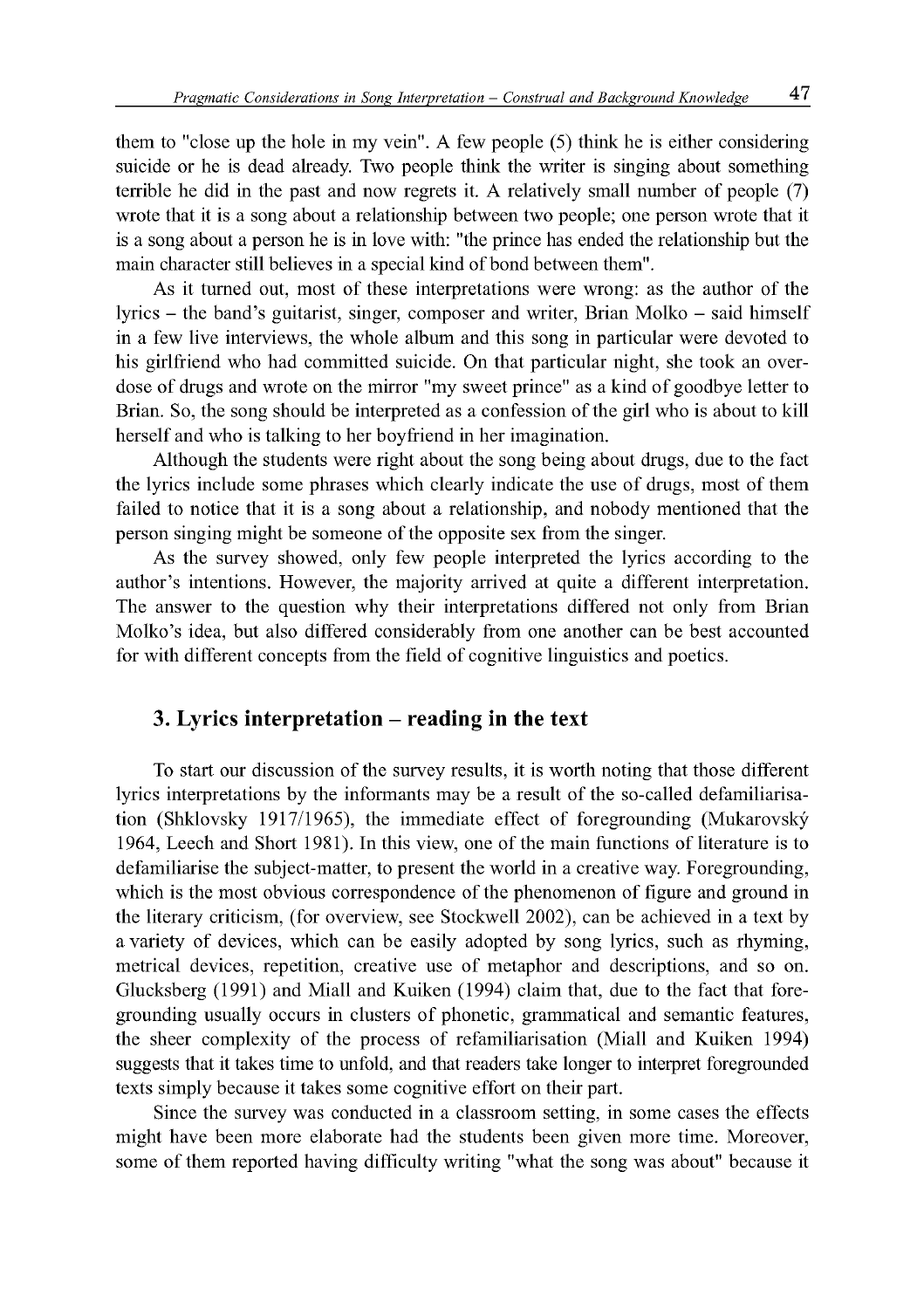was "difficult" and apparently some of them "did not like poetry". This kind of comments points to the effects that foregrounding may have on some readers, as well as to their treatment of lyrics as poetry.

In cognitive stylistics it is claimed that reading is far from being a passive process. Lakoff and Turner (1989) claim that

all reading is reading in [...] literary works, and poems in particular, are open to widely varying construals [...] poems stand on their own. They evoke our construals and those construals are of value, whether they coincide with the author's or not (Lakoff and Turner 1989: 109-110).

Accordingly, different interpretations are most easily explained by different construals that the informants employed to understand the song lyrics. It is our belief that the primary source of those differences lies in the background assumptions and expectations that were made by the readers and listeners - that is, on hearing that they were going to read and then listen to a rock song, they immediately evoked the ICM of rock music. It was not the subject of our study to examine the ICM of rock music, but we believe that its results would confirm the author's intuitions and beliefs about the typical contents of rock lyrics: love, youth, rebellion, freedom, depression, etc. as the respondents' wrote. Thus, the listeners and interpreters of rock songs bring all their background knowledge - which is, as it was said, culturally based and encyclopedic in nature - into the text they hear and read.

In cognitive poetics it is claimed that interpretation of a literary work begins even before a reader starts to read – in fact, in our culture the reader interprets the text before actually reading it (Stockwell 2002), in agreement with the gestalt psychology principles: first we perceive a certain category as a whole and only then do we decompose the whole into separate attributes or subtypes. Thus, while reading, we begin to rationalize our primary interpretations and pick out more salient attributes for our attention.

Accordingly, when the students were given the lyrics, or even on hearing they were going to be given a rock song lyrics, they probably made certain assumptions as to their contents, on the basis of the ICM they had about rock music in general. Only then, while reading the actual words, did they check their first judgements originating in their background knowledge, analyzing the text bit by bit in order to find the clues  $$ more salient attributes - to justify their opinions. The singer/lyrics writer obviously manipulated the listeners, as he put the confession of his girlfriend into his mouth, thus making her the main narrator, but, as he  $-$  a young man  $-$  is singing it, the listeners would normally expect him  $-$  according to their ICM  $-$  to be the one who confesses, as it normally happens in rock music, where we are led to believe that the singer identifies with the narrator of the song.

The whole process of using a text to build and then experience a literary world has been discussed in cognitive poetics using the metaphor READING IS A JOURNEY, where a reader "adapts themselves to new conditions, taking on assumed characteristics and attitudes, in order to make sense of the literary scene" (Stockwell 2002: 152); thus, the reader is transported into a different world, the world of the text. In this process, we -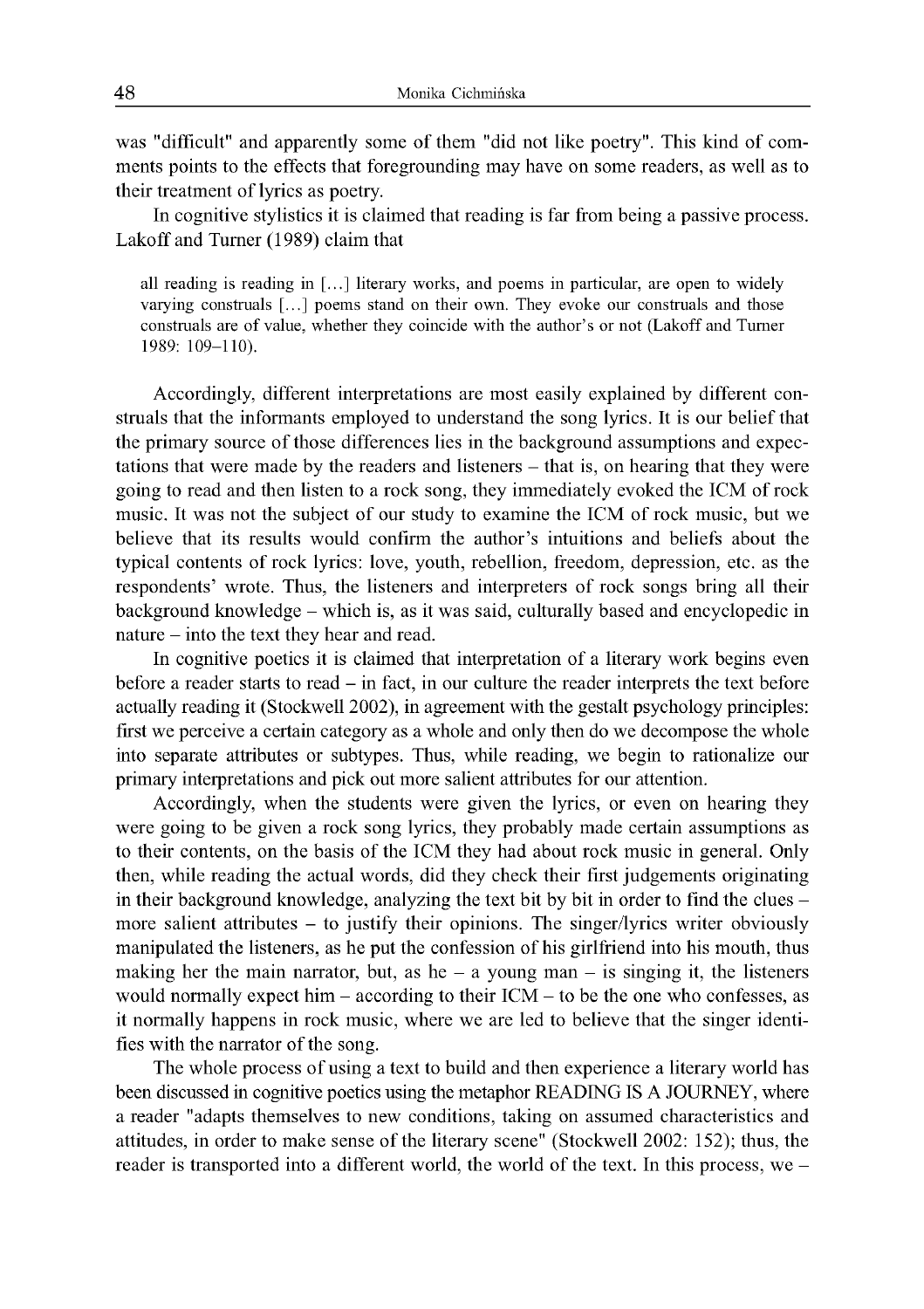as readers – must take on an imagined model of the point of view of the main character of a literary work. In this new identity we have to predict what are "our" views and beliefs, what "our" motives for "our" actions are. According to Oatley (1992), due to the process of simulation, we can identify with a character  $-$  construct the character's plans or goals, and then feel emotional consequences as those plans unfold. While reading, we "dress up" in someone else's personality. We are able to do it not thanks to the actual words we read, but thanks to our knowledge of the real outside world that we bring with us into the text. It should not be surprising then that two readers of the same text may have different interpretations – reading is far from being passive and, according to Turner and Lakoff (1989), these different interpretations are still valuable, even if they do not agree with the author's intentions.

In the construction-integration model of comprehension (Kinstch 1998), comprehension consists of two stages: construction when "the gist" of the propositional content of the text is created from the text and local inferences, and integration when those inferences are rejected to produce a globally coherent representation. Thus, the final interpretation is a result of reading the text word by word against the reader's understanding of the context. The CI model of interpretation aims to produce representations in which propositional content of a literary work is combined with its personal and social impact – what the reader actually feels.

It has to be mentioned at this point that the author is fully aware of the fact that song listeners are influenced in their interpretations not just by the contents of the song lyrics, but their music as well, and that those two influences blend together (Zbikowski 2001) to form a full image in the listener's mind. According to Zbikowski, a song is a temporary mental construction, recruited from the text and music presented in the performance, although not every song is a good example of blend. However, this problem falls beyond the scope of the present paper and is being currently examined by the author.

#### **4. Summary**

The author's intention was to show that it should not be surprising that our informants arrived at different text interpretations - different from the lyrics author's and different from one another. As might be expected, people representing the same speech community, social group and age group should share the knowledge they have to a considerable extent. However, differences are to be expected as well, as poems are open to "widely varying construals" (Lakoff and Turner 1989: 109) of the readers. The reasons for these might be the following:

1. People may have different expectations and assumptions as to the content of a literary work even before they start reading – especially when the work in question is a rock song which has a strong cultural mental model of ROCK MUSIC associated with it, and there is a lot of pragmatic, "real-world" knowledge which they have to possess if they are to interpret the song at all.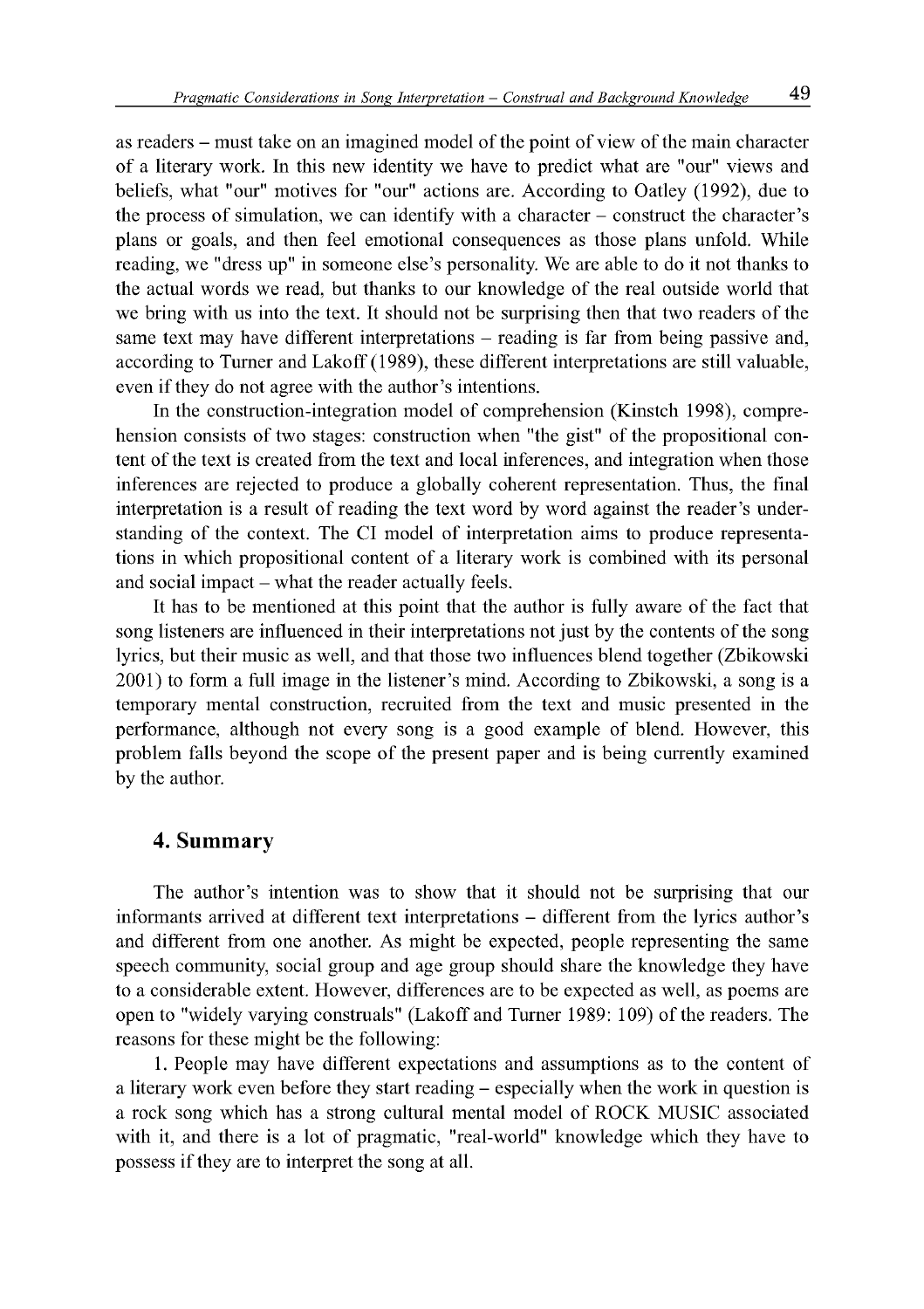2. This cultural model of rock music is most probably of extreme importance to young people, such as the informants in the survey, who list it as the kind of music they most often listen to. Thus, it should be assumed that their background knowledge in this respect is relatively stable, relative and subjective as it may be.

3. In the very act of reading, different words or lines evoke different frames in different readers, thus allowing them to follow a certain way of understanding the text, or rather give it up and find another direction. As it was suggested before, rock music is typically associated not just with one theme, but with a number of themes, such as love, sex, rebellion, youth, freedom, etc. Thus, the readers have a number of options as to the main theme of the song, according to the framing words or lines which caught their attention (foregrounding effect). Thus, a reader may construe the meaning of a song on the basis of frames which she has found in the text  $-$  or rather which the text has evoked in her. The frames evoked need not be precisely the same for all the readers - apart from the cultural aspect, they are also characterized by individual differences which the readers bring into their imagined worlds while reading.

4. As it was mentioned before, foregrounding may affect a reader to such an extent that they were unable to interpret the text in a little time they were given, or found it difficult due to its complexity. Thus, some readers did not give any interpretation, and some other people gave vague or simplistic descriptions of what the song was about.

5. Another aspect of construal which the respondents failed to notice was the change of perspective: relying on their background knowledge, they probably assumed that the singer is the alter ego of the lyrics author, and thus the narrator of the story told in the song, as it usually happens in fiction and lyrics. Little did they expect that the whole story could have been told from the vantage point of the other dramatic persona - what is more, of the opposite sex.

6. The influence of music on the readers was neglected in this survey and the present paper, though it has to be taken into consideration. This blended influence of both music and text is the subject of further research by the author.

It is our belief that the tools of cognitive linguistics and cognitive poetics are indispensable in interpretation of literary works – and the author of the present paper believes that some song lyrics may be considered as such - and may shed a new light not only on what but first of all why and how people interpret songs in the ways they do. It also seems obvious that in this kind of research it is necessary to regard the semantics-pragmatics dichotomy as false, since no interpretation of texts would be possible without the listeners and/or readers having certain assumptions and knowledge of the world, stored in their minds in the shapes of frames and ICMs. The present paper has been an attempt to show how these tools might be used in practice and is only a sample of research on song interpretation carried out by the author.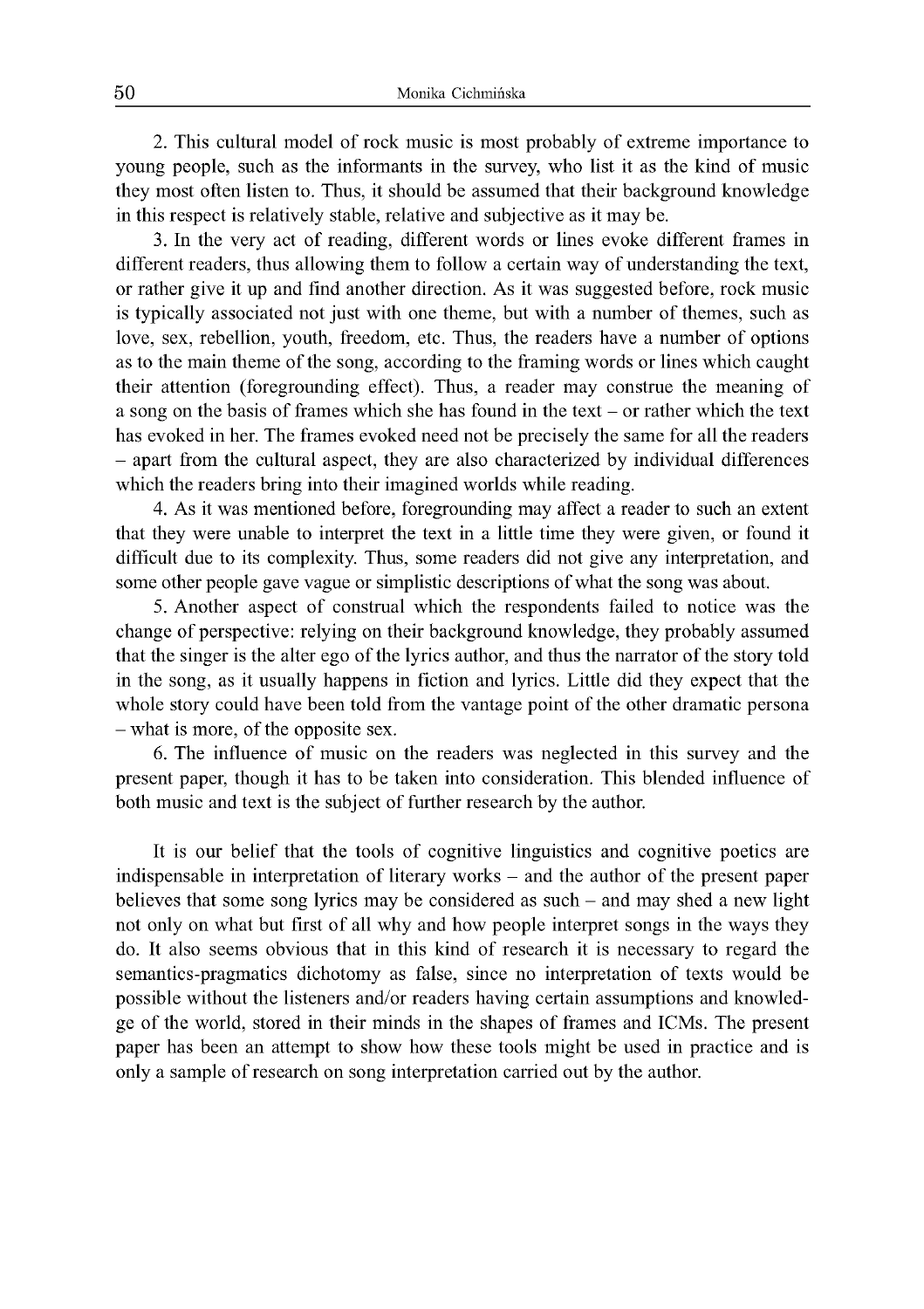#### **Bibliography**

- Fillmore C. (1982). *Frame Semantics.* In: *Linguistics in the Morning Calm.* The Linguistic Society of Korea (ed.). Seoul, Hanshin Publishing Co, pp. 111-137.
- Fillmore C. (1985). *Frames and the semantics of understanding*. Quaderni di Semantica VI, pp. 222-254.
- Glucksberg S. (1991). *Beyond literal meanings: The psychology of allusion*. Psychological Science, 2, pp. 146-152.
- Kintsch W. (1998). *Comprehension; A paradigm for Cognition.* Cambridge, Cambridge University Press.
- Lakoff G. (1987). *Women, Fire, and Dangerous Things.* Chicago, London, University of Chicago Press.
- Lakoff G. and Turner M. (1989). *More Than Cool Reason: a poetic guide to metaphor.* Chicago, Chicago University Press.
- Langacker R. W. (1987, 1991). *Foundations of Cognitive Grammar, Vol. I: Theoretical Prerequisites. Vol. II: Descriptive Application.* Standford/California, Stanford University Press.
- Langacker R. W. (1991). *Concept, Image and Symbol: The Cognitive Basis of Grammar.* Berlin, New York, Mouton de Gruyter.
- Leech G. and Short M. H. (1981). *Style in Fiction.* London, Longman, pp. 187-208.
- Miall D. and Kuiken D. (1994). *Foregrounding, Defamiliarization, and Affect Response to Literary Stories*. Poetics, 22, pp. 389-407.
- Mukarovsky J. (1964). *Standard language and poetic language.* In: P. L. Garvin (ed.), *A Prague School reader on esthetics, literary structure, and style* (pp. 17-30). Washington, DC, Georgetown University Press (Original work published 1932).
- Oatley K. (1992). *Best Laid Schemes: The Psychology of Emotions.* Cambridge, Cambridge University Press.
- Stockwell P. (2002). *Cognitive Poetics. An Introduction.* London and New York, Routledge.
- Shklovsky V. (1965). *Art as technique.* In: L. T. Lemon, M. J. Reis (eds. and trans.), *Russian formalist criticism: Four essays.* Lincoln, NE, University of Nebraska Press (Original work published 1917).
- Zbikowski L. (2001). *Conceptualizing Music: Cognitive Structure, Theory, and Analysis.* New York, Oxford University Press.

#### **My Sweet Prince**

never thought you'd make me perspire never thought I'd do you the same never thought I'd fill with desire never thought I'd feel so ashamed me and the dragon can chase all the pain away so before I end my day, remember my sweet prince, you are the one my sweet prince you are the one never thought I'd have to retire never thought I'd have to abstain never thought all this could back fire close up the hole in my vain